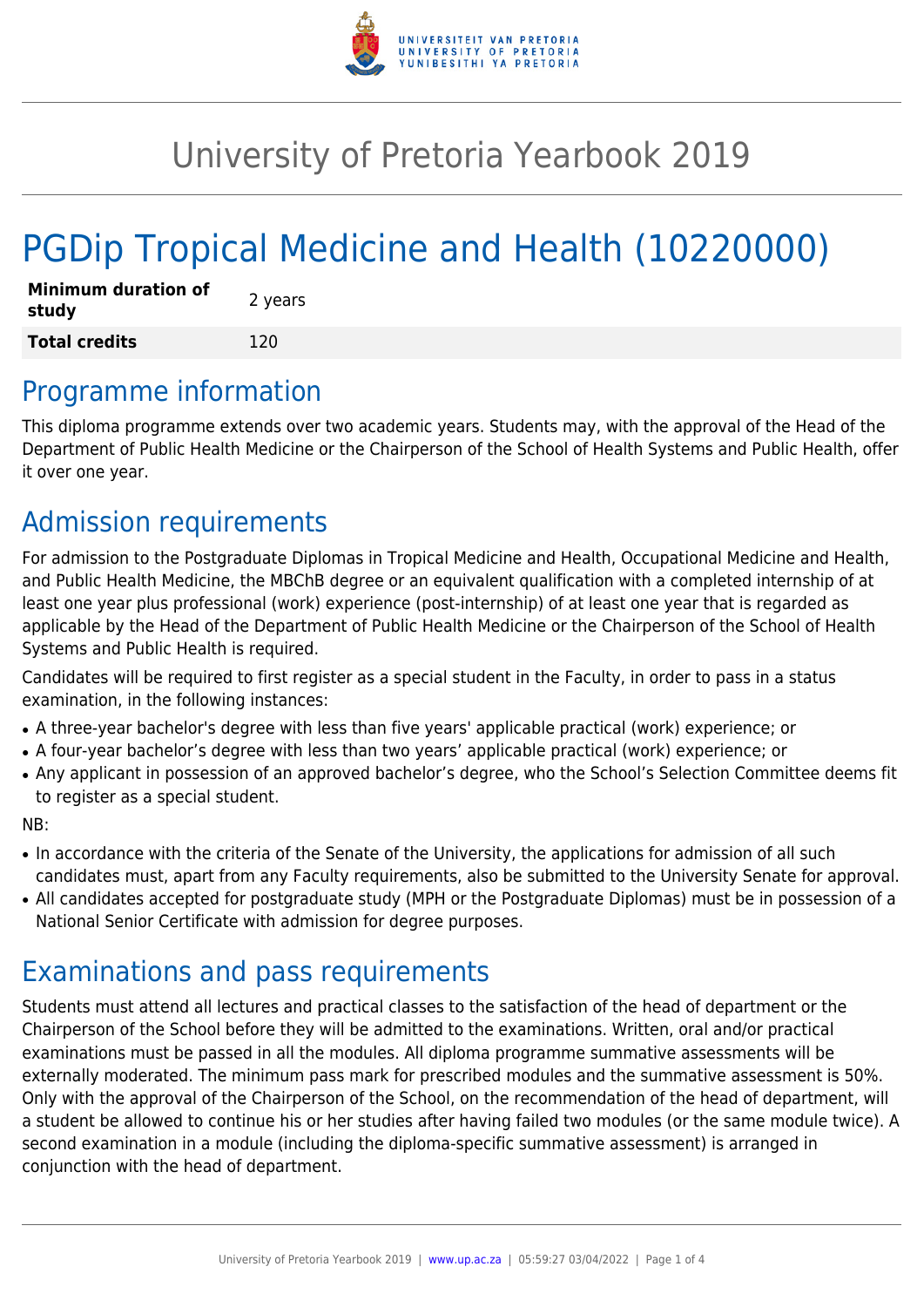

## Pass with distinction

A diploma is awarded with distinction to a student who has obtained a mark of at least 75% for the externally moderated assessment component as well as a simple (unweighted) average of at least 75% of all the marks for the other required modules for the relevant diploma.

## General information

#### **Concurrent registration for two study programmes**

- i. In accordance with the stipulations of the General Regulations, which is mutatis mutandis applicable in the case of postgraduate diploma study, the permission of the Dean is required for concurrent registration, subject to the regulations applicable to the fields of study in question and to any other stipulations the Dean may prescribe. Such a concession may be withdrawn by the Dean if the student does not perform satisfactorily – all assignments and coursework must be completed on time. Concurrent registration will not be accepted as a reason for poor performance or not meeting deadlines for both study programmes.
- ii. In the case of registering concurrently for two study programmes in the School of Health Systems and Public Health and elsewhere, students must obtain the written consent of both the coordinator of their current programme and the coordinator of the second programme (or the track co-ordinator in the case of the MPH), and submit it with a substantiating letter to the School's Academic Programme Committee, for recommendation by the Chairperson of the School, after which the application is submitted to the Dean for approval.
- iii. The School of Health Systems and Public Health states that concurrent registration for two study programmes is a privilege and not a right.
- iv. Concurrent registration must be applied for annually and is granted based on academic performance in the primary degree/diploma programme. If the current field of study is a master's degree, then the second field of study can be a postgraduate diploma.
- v. If the current field of study is a postgraduate diploma, then the second field of study can be another postgraduate diploma.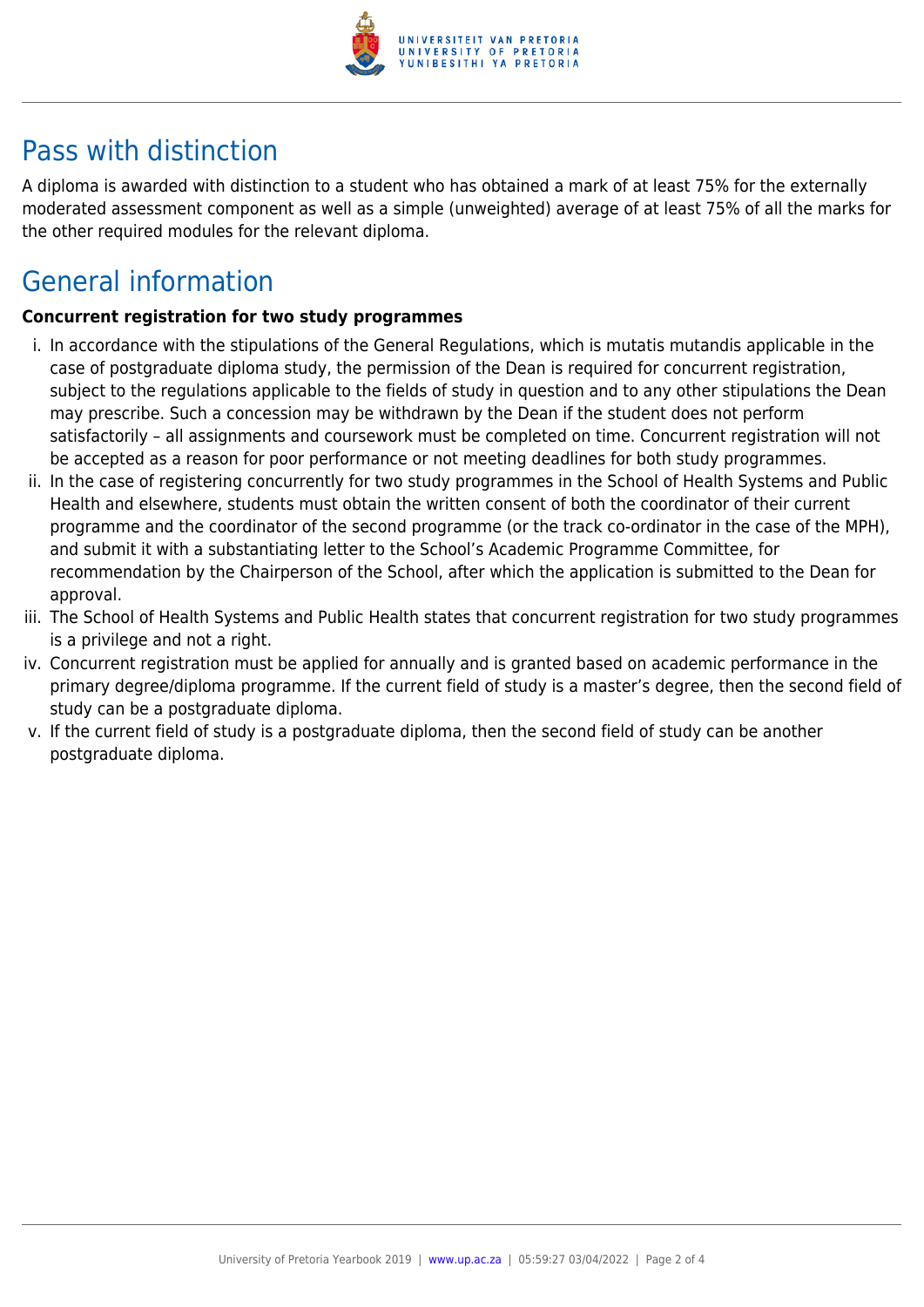

## Curriculum: Year 1

#### **Minimum credits: 120**

### **Core modules**

[Principles of communicable disease control 777](https://www.up.ac.za/parents/yearbooks/2019/modules/view/CDC 777) (CDC 777) - Credits: 10.00 [Seminars in tropical health \(Agent\) 778](https://www.up.ac.za/parents/yearbooks/2019/modules/view/CDC 778) (CDC 778) - Credits: 10.00 [Seminars in tropical health \(Environment\) 779](https://www.up.ac.za/parents/yearbooks/2019/modules/view/CDC 779) (CDC 779) - Credits: 10.00 [Seminars in tropical health \(Host\) 780](https://www.up.ac.za/parents/yearbooks/2019/modules/view/CDC 780) (CDC 780) - Credits: 10.00 [Tropical health examination 784](https://www.up.ac.za/parents/yearbooks/2019/modules/view/CDC 784) (CDC 784) - Credits: 0.00 [Case studies in tropical medicine and health 785](https://www.up.ac.za/parents/yearbooks/2019/modules/view/CDC 785) (CDC 785) - Credits: 30.00 [Research report 786](https://www.up.ac.za/parents/yearbooks/2019/modules/view/CDC 786) (CDC 786) - Credits: 30.00 [Clinical tropical medicine 771](https://www.up.ac.za/parents/yearbooks/2019/modules/view/CDS 771) (CDS 771) - Credits: 5.00 [Investigating outbreaks 775](https://www.up.ac.za/parents/yearbooks/2019/modules/view/CDS 775) (CDS 775) - Credits: 10.00 [Learning in public health 778](https://www.up.ac.za/parents/yearbooks/2019/modules/view/PHM 778) (PHM 778) - Credits: 5.00